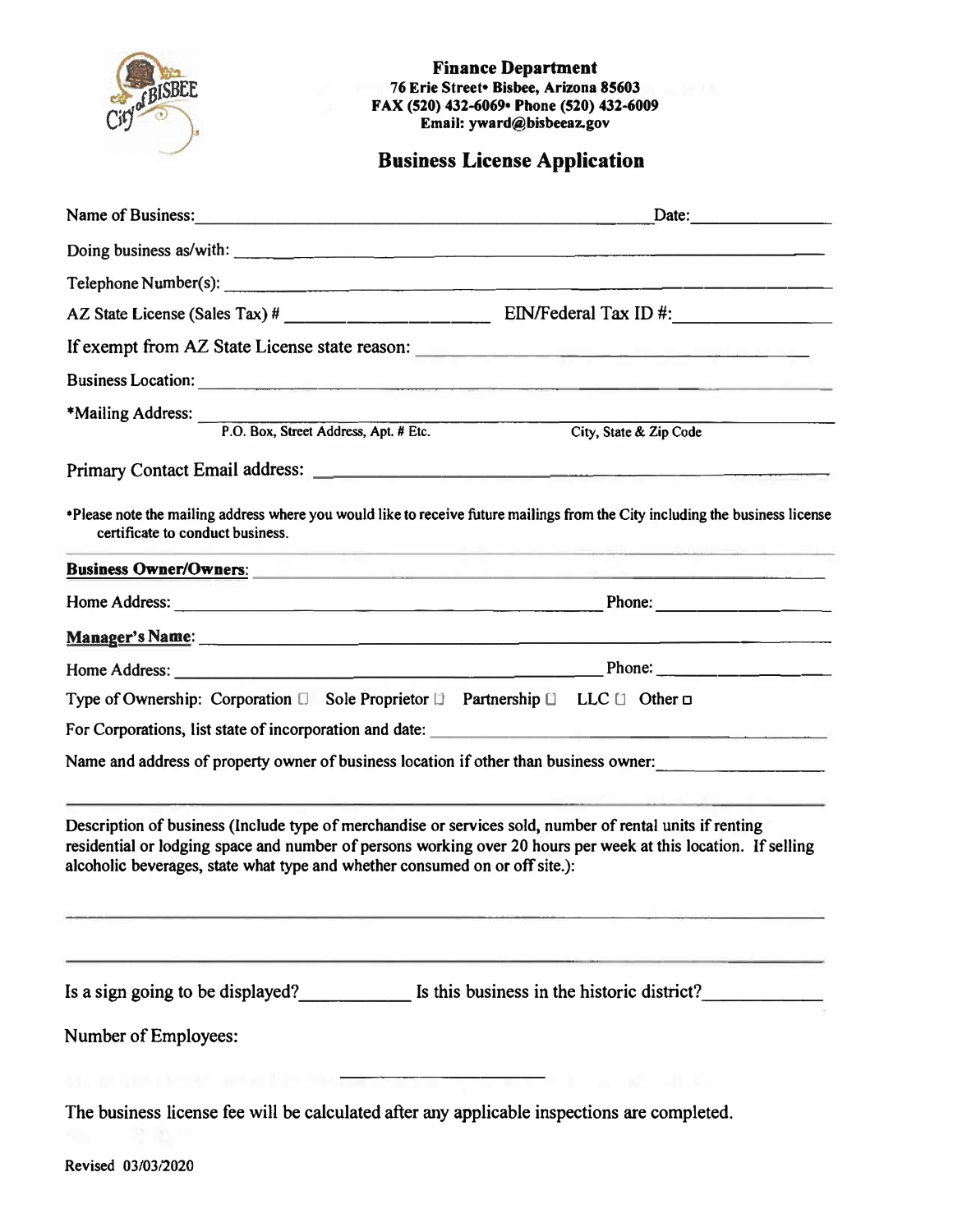

## **Finance Department 76 Erie Street • Bisbee, Arizona 85603 FAX (520) 432-6069• Phone (520) 432-6009 Email: yward@bisbeeaz.gov**

Terms and conditions for a City of Bisbee Business License:

- **1. This application must be completed and the fees paid before I can lawfully engage in any type of business.**
- **2. A separate Business License is required for each business location.**
- **3. Written notification of any changes or cancellation of this application must be made immediately to the** Finance Office. Without written notification of cancellation, billing will continue and the applicant will be **liable for any expenses incurred by the City.**
- **4. This license is NON-TRANSFERABLE. It shall be valid until revoked by the City Treasurer and or the Business License Inspector. This license is subject to revocation for the failure to pay the annual fees.**
- *5.* **The applicable fee must be paid in full.**
- **6. For businesses that are initiated after the first of the year, the annual fee shall be prorated on a monthly basis.**
- **7. The application for the State Sales Tax Number for the location described must be submitted within ten (l 0) working days of the approval of this application if not already received.**
- **8. A separate sign permit is required for any signage for a business. Permits are available at the Planning and Zoning Office.**
- **9. A 10% late charge is assessed for failure to pay fees when they are due.**
- **10. I understand that the failure to pay fees owed to the City of Bisbee when due is cause for the revocation of a business license. I also understand that it is unlawful to operate a business without a license, and that each day of operation without a license constitutes a separate violation. Violators may be subject to criminal prosecution or civil fines.**
- **11. I understand that my being licensed is contingent on passing Zoning, Fire, Building and other applicable inspections.**

**I hereby certify under penalty of perjury that the statements made herein are true and complete. I agree to comply with the terms and conditions of this license.** 

**Signature (Required) Date** 

## **Finance use only**

| <b>Approval</b> | <b>Disapproval</b> | <b>Department</b>                     | Initial(s) | <b>Date</b> |
|-----------------|--------------------|---------------------------------------|------------|-------------|
|                 |                    | <b>Health Department</b>              |            |             |
|                 |                    | <b>Planning and Zoning Department</b> |            |             |
|                 |                    | <b>Fire Department</b>                |            |             |
|                 |                    | <b>Building Inspection Department</b> |            |             |
|                 |                    | <b>Police Department</b>              |            |             |
|                 |                    | <b>Finance Department</b>             |            |             |

## **Comments:**  -----------------------------------

**Revised 03/03/2020**